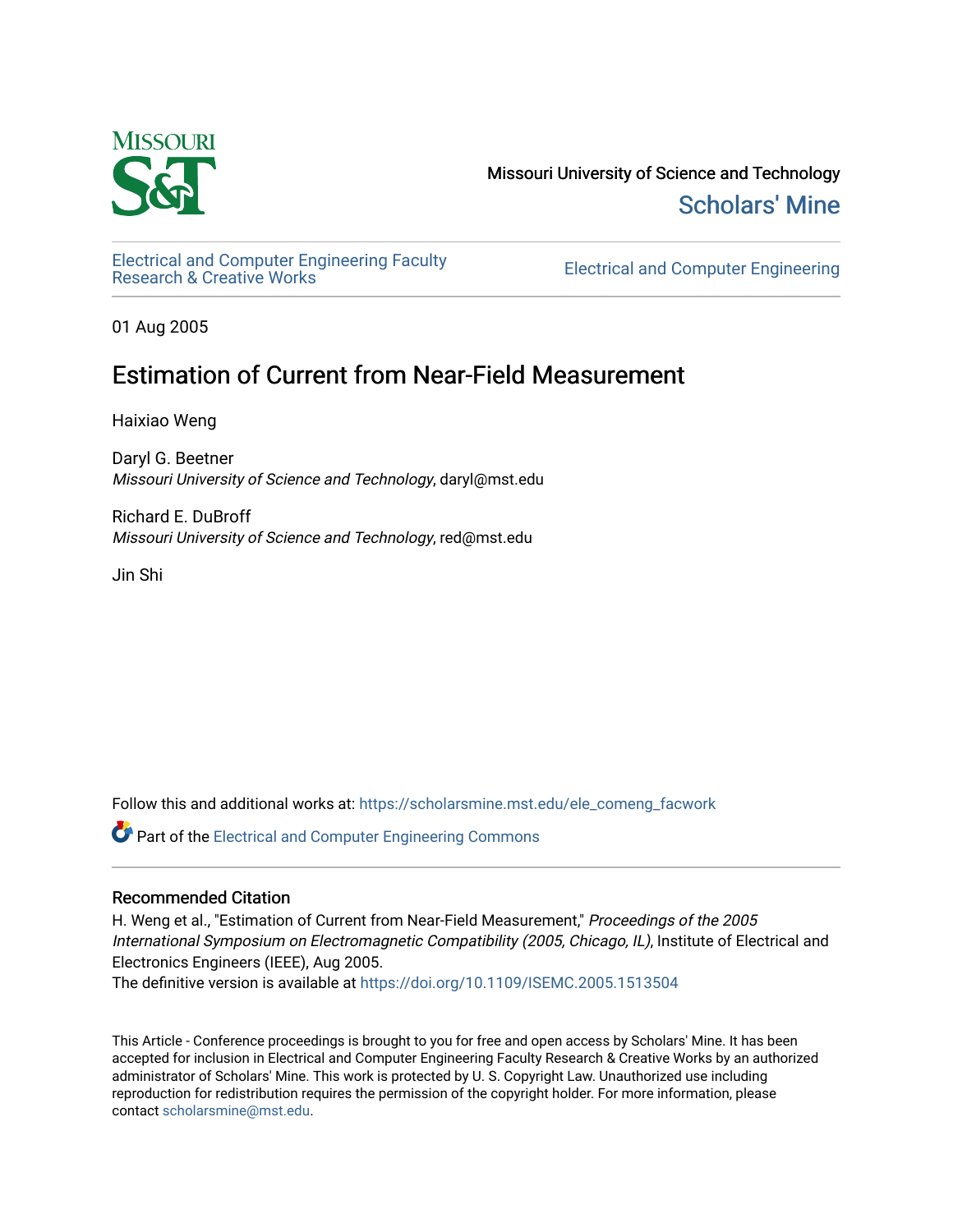# Estimation of Current From Near-Field Measurement

Haixiao Weng, Daryl G. Beetner, Richard E. DuBroff and Jin Shi Electromagnetic Compatibility Laboratory University of Missouri-Rolla Rolla, MO 65409, USA Email address: haixiao.weng@umr.edu

*Abstract***—Knowledge of high-frequency currents in the chip and chip-package are necessary for EMI analysis and prediction, though measurement of these currents may be difficult to obtain in many cases. One possibility is to estimate currents from nearfield scan data. In this paper, measurements were made of the magnetic field over a simple circuit and a chip package. The current flowing in the circuit and the chip lead frame was estimated from the compensated near-field data and compared with measurements made directly on the pins. Estimation was performed both with and without structural information of the lead frame. The susceptibility of estimated currents to measurement errors was analyzed. Results show this technique can be a powerful tool for analyzing high frequency chip currents.** 

*Keywords-component; near-field scan; current estimation; scalar compensation; uncertainty, measurement* 

# I. INTRODUCTION

Near-field scans are often used to indicate the orientation and intensity of the electromagnetic fields surrounding integrated circuits (IC) and printed circuit boards (PCB). A non-contact near-field measurement also provides a means to analyze the current distribution within the chip package. This information may be helpful in diagnosing the electromagnetic interference (EMI) problems created by sources in the chip [1, 2].

Once the current distribution over a chip package is located and quantified, the near or far fields, electric or magnetic fields can be easily calculated using geometry and load information. However, while the near- and far-fields are easy to measure, it may be difficult to accurately identify the EMI noise source. Current flowing within the chip package is critical for prediction of the EMI generated by the chip. These currents can be especially useful for EMI debugging.

The electromagnetic inverse problem has been widely used in many areas. For example, in electrocardiography the electrical potentials on the body surface are used to predict electrical activity of the heart [3, 4, 5]. Similar techniques may be used to predict electrical currents in the chip from near-field scan data.

In this paper, the inverse method described in the electrocardiography problem was used to estimate the current flowing within the chip package. Experiments were performed over a simple circuit and a chip lead frame, where currents could also be measured very accurately using conventional techniques. The estimated currents were verified using direct measurements and a lumped element model. Problems of stability and susceptibility to measurement error are discussed.

#### II. ESTIMATION OF CURRENT

Currents flowing within the chip can be estimated in three basic steps. First, the magnetic field over a simple circuit and a chip package is measured and the measurements are compensated to correct for the influence of the probe on the measured fields. Second, the wire or trace geometry is used to define possible current paths. These paths are used to define the relationship between the unknown currents and the measured field using a Green's function. Finally, a standard linear least-square minimization of the sum-squared residuals is used to estimate the currents flowing in the circuit. These steps are discussed in detail in the following paragraphs in the context of a specific experimental setup and application.

#### *A. Near Field Scan Setup and Field Compensation Method*

For our experiments, the near magnetic field was measured using the a small loop probe shown in Fig. 1 and the near-field scan setup shown in Fig. 2. The size of the probe loop was about  $0.7 \text{ mm}^2$ . The center of the loop was about 1.7 mm above the circuit during the measurement. The output of the probe was connected to a pre-amplifier with 25 dB gain using a 50ohm coax cable. The characteristics of the amplifier and cable were calibrated using an HP8753d network analyzer. During scanning, the output of the pre-amplifier was connected to an oscilloscope through channel 2 using a 50-ohm coax cable. A dual-probe approach was used to synchronize the measurements made at different locations as described in [1], allowing an accurate measurement of phase. Based on this approach, a second loop probe was placed over the chip surface and used to generate a trigger signal.



Figure 1. A photograph of a 1.5mm x 1mm magnetic field loop probe.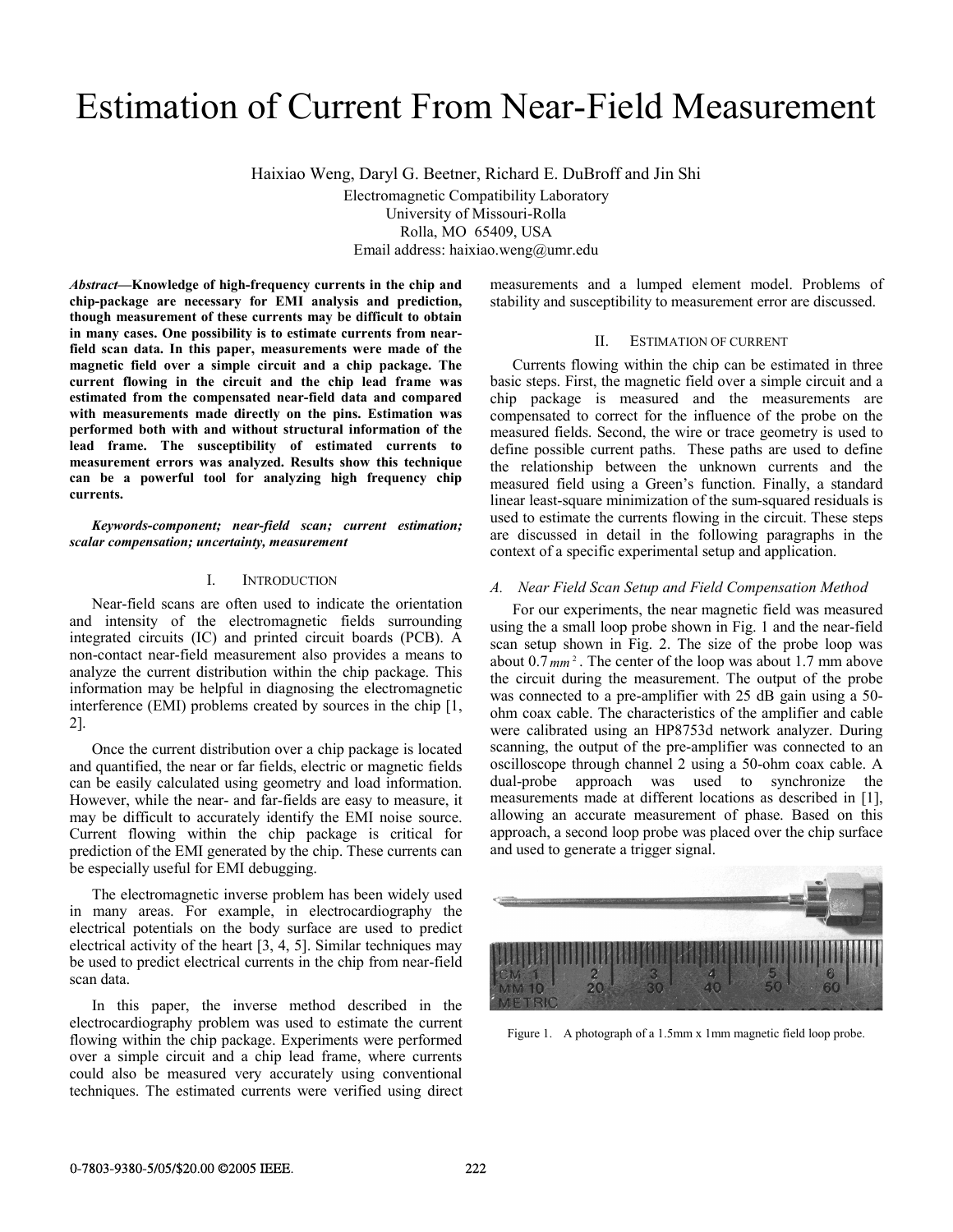

Figure 2. Setup for measuring near magnetic field.

#### *B. Scalar Compensation*

*i* Polarization, directivity and scattering are associated with the probe and influence the field measurement. A calibration and compensation procedure was described in [1] to remove these probe factors. In this paper, since the loop area of the probe was very small, a scalar compensation was used to find the amplitude of the magnetic field at the center of the loop as:

$$
\vec{H} = \frac{V}{j2\pi S \mu_0},\tag{1}
$$

where  $\vec{H}$  is the compensated magnetic field,  $V$  is the voltage measured by the oscilloscope,  $f$  is frequency,  $S$  is the area of the loop probe and  $\mu_0$  is the permeability of free space.

# *C. Defining current paths and developing relationship between current and measured field*

Knowledge about the lead frame (the wire or trace geometry) may be used to define possible current paths. Since chip packages are typically electrically small structures, currents are constant along the trace. For some parts, for example the die area, it is not feasible to define possible current paths and a grid of current segments may used to simulate the current density in that area as shown in Fig. 3.



Figure 3. Inferred current network.

Once the possible current paths are defined, the relationship between the unknown currents in the defined paths and the measured field may be calculated using a Green's function. As the package is typically operating over a ground plane, both the current itself and its image should be taken into account. Consider a source area *V* with current density  $\vec{J}(\omega, x', y', z')$ , where  $\omega$  is angular frequency. Assume the current creates electromagnetic waves propagating in free space and the magnetic field at a plane *z* is  $\vec{H}(\omega, x, y, z)$ . Assume the area  $z \geq z'$  is source free. The magnetic field in the source free area can be expressed as [7]

$$
\vec{H}(\omega, x, y, z) \n= \hat{x} \oint_{V'} [J_{y}(x', y', z')(z - z') - J_{z}(x', y', z')(y - y')] G_{12} dV',
$$
\n
$$
+ \hat{y} \oint_{V'} [J_{z}(x', y', z')(x - x') - J_{x}(x', y', z')(z - z')] G_{12} dV' \n+ \hat{z} \oint_{V'} [J_{x}(x', y', z')(y - y') - J_{y}(x', y', z')(x - x')] G_{12} dV'
$$
\n(2)

where

$$
G_{12} = \frac{(1 + ikR)\exp(-ikR)}{4\pi R^3},
$$
 (3)

 $R = \sqrt{(x-x')^2 + (y-y')^2 + (z-z')^2}$  is the distance between a source point and field observation point,  $\vec{r}' = x'\hat{x} + y'\hat{y} + z'\hat{z}$  represents the location of the source point,  $\vec{r} = x\hat{x} + y\hat{y} + z\hat{z}$  represents the location of the field point, k is the wave number, and  $\vec{J}(\omega, x', y', z') = J_x \hat{x} + J_y \hat{y} + J_z \hat{z}$  is the current source in source area *V* ′.

# *D. Estimating unknown currents*

Equations (2) and (3) can be used to find a relationship between currents and the measured magnetic field as:

$$
TJ = H, \tag{4}
$$

where *H* is the measured magnetic field after compensation with the method describing at step *B*, *J* is a vector giving the magnitude of (unknown) current sources defined in step *C,* and *T* is a transfer matrix between these currents and the magnetic field over the measurement plane as defined by equations (2) and (3). A standard linear least-square minimization of the sum-squared residuals may be used to solve for the currents as:

$$
J = \left[ T^T T \right]^{-1} T^T H \,. \tag{5}
$$

#### III. CURRENT ESTIMATION OVER A SIMPLE CIRCUIT

The ability to estimate currents was first tested in a simple circuit, shown in Fig's 4 and 5. The circuit consists of a source feeding two loads (50 and 100 ohms) through wires suspended 2.5 mm over a ground plane. A 100 MHz crystal oscillator was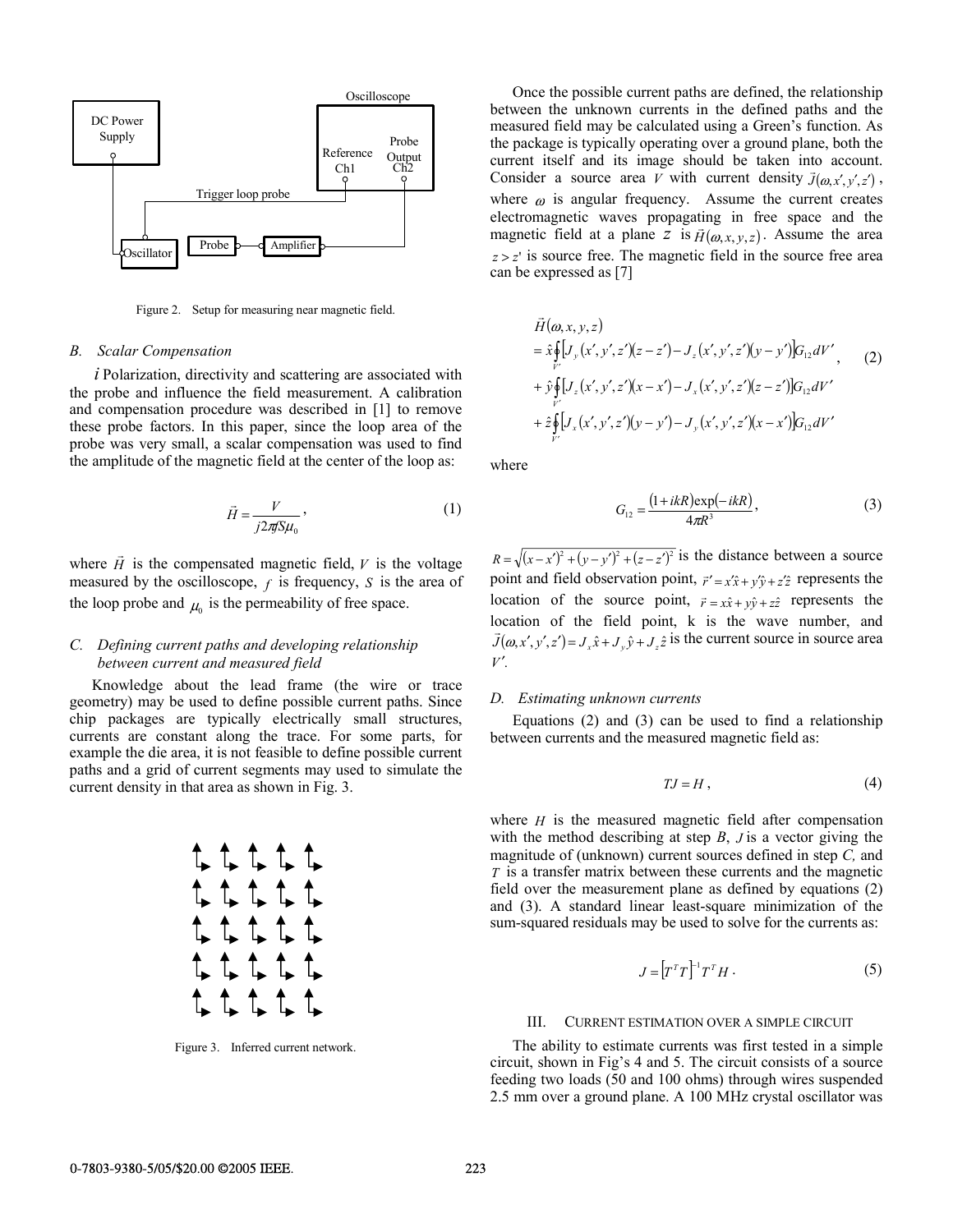used as the signal source. The distance between the center of the circuit (where the wires are joined) and the source or the load is 1 cm. The angle between the wires feeding the 100-ohm load and 50-ohm load is about 17 degrees.



Figure 4. Photo of circuit.



Figure 5. Definition of experimental setup.

The magnetic field over the circuit was scanned over a 2 cm (y direction) by 1 cm (x direction) area using a 49 by 25 grid of sample points. The output of the probe was connected to a Tektronix TDS 520A oscilloscope. The measured time domain signal was transformed into the frequency domain using the Fast Fourier Transform (FFT). Fig. 6 shows the compensated magnetic field measured at 100 MHz. The phase is required to recover the time domain waveform. Note that while the general location and magnitude of currents is distinguishable in the measured magnetic field, details are well hidden. Our measurements also found significant magnetic field components at harmonics of 100 MHz. Generally, these harmonics extended to 1 GHz. Those harmonics with frequency above 1 GHz were negligible.



Figure 6. Compensated magnetic field.

#### *A. Estimation of current using trace geometry*

To estimate currents within the wires, the wire or trace geometry was used to define possible current paths. Since the circuit is an electrically small structure, current flowing through the traces is constant along the trace. The only unknowns are the current flowing through the trace to the 50 ohm resistor, through the trace to the 100-ohm resistor, and the current flowing from the source.

The current in the traces was estimated at the oscillator's frequency of 100 MHz and its harmonics up to 1 GHz. To verify the result, the voltage across the 50-ohm resistor and 100-ohm resistor was measured using a 25 to 1 probe and the currents flowing in these resistors were calculated from this measurement using Ohm's law, assuming parasitics to be negligible. Fig. 7 shows the current distribution at 100 MHz calculated from the voltage measurement using Ohm's law and the current estimated from the near-field scan. The figures are nearly indistinguishable.



MHz.

After the current was estimated at several frequencies, the time domain current was recovered by inverse FFT. Fig. 8 and Fig. 9 show the current flowing in the 50-ohm and 100-ohm resistor. The dashed curve was estimated from the magnetic field measurement and the solid curve was calculated from the voltage measurement. Maximum errors were less than 2 mA over an approximate 25 mA range.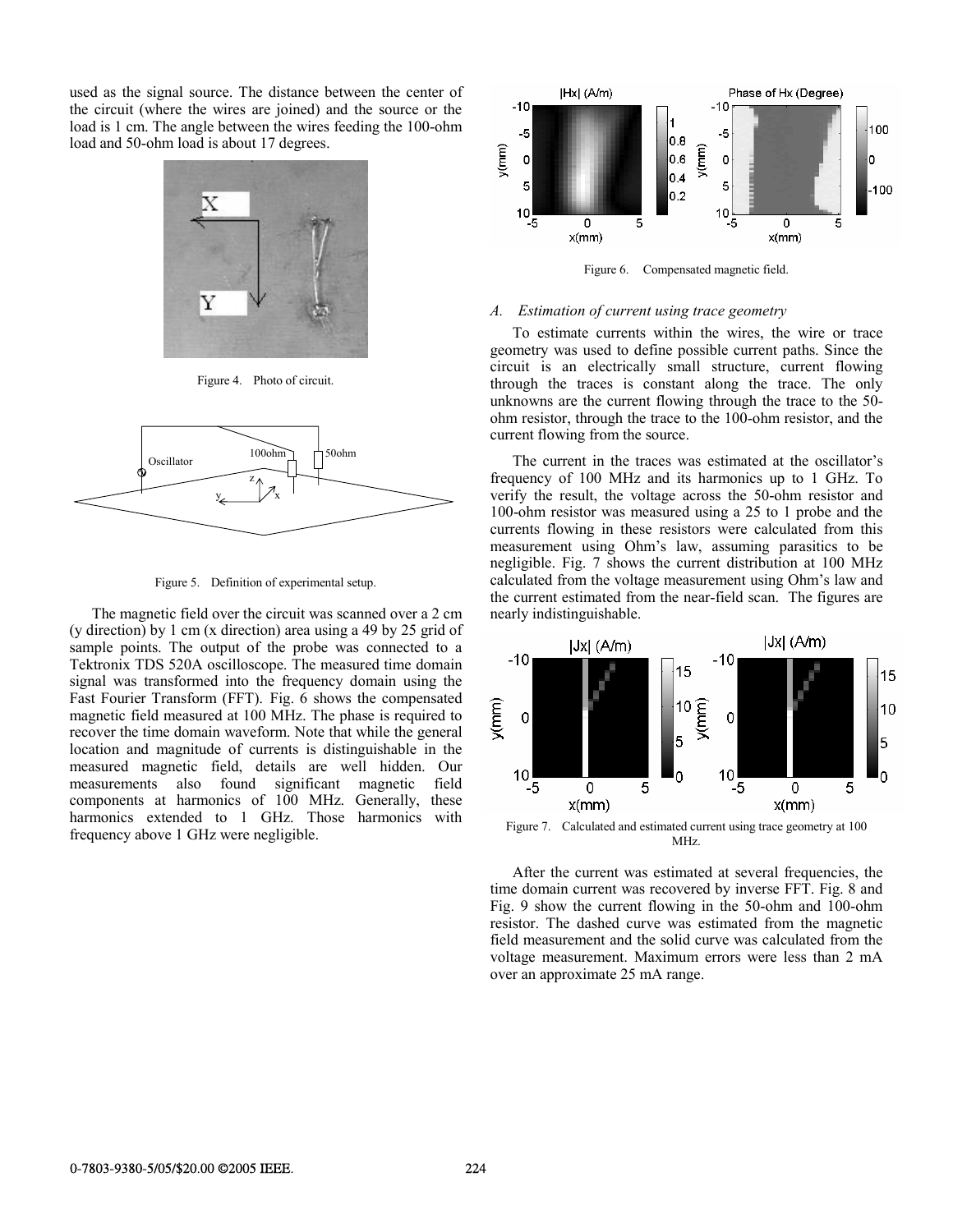

Figure 8. Estimated current in time domain (100-ohm load).



Figure 9. Estimated current in time domain (50-ohm load).

#### *B. Estimation of current without structure information*

Information about possible current paths helps to constrain the solution set and thus yields better current estimates. To show that currents could be estimated without structural information, however, currents were estimated again without using current path geometry. The current within the circuit was estimated from a 21 by 11 network of current segments, as shown in Fig. 3. Fig. 10 shows the estimated current distribution using this assumption. While estimates are not as good as in Fig. 7, more detail is clearly available than from only the near-magnetic field scan, without processing, in Fig. 6.



Figure 10. Estimated current from near-field scan.

# IV. ESTIMATION OF CURRENT OVER A CHIP LEAD FRAME

Currents within a chip lead frame were also estimated from near magnetic field scans. Fig. 11 shows a photo of the experimental setup and the source and load definitions. The chip lead frame was held 3 mm above a solid return plane. The silicon die was replaced by a piece of copper tape so that all the leads were shorted to one other at the typical location of the chip. The lead frame was fed through a 50 ohm source through two pins on one side of the chip. Currents returned through 3 pins terminated to the ground plane through 75 and 50 ohm loads on the other side of the chip, as shown in Fig. 11. The ends of all other pins were left floating.



Figure 11. Photo of a chip lead frame.

To simplify the measurement procedure, near-field measurements were performed using a network analyzer. Port 1 of the network analyzer was connected to the feed pins of the chip and used as the signal source; Port 2 was connected to the probe output. There were no synchronization problems with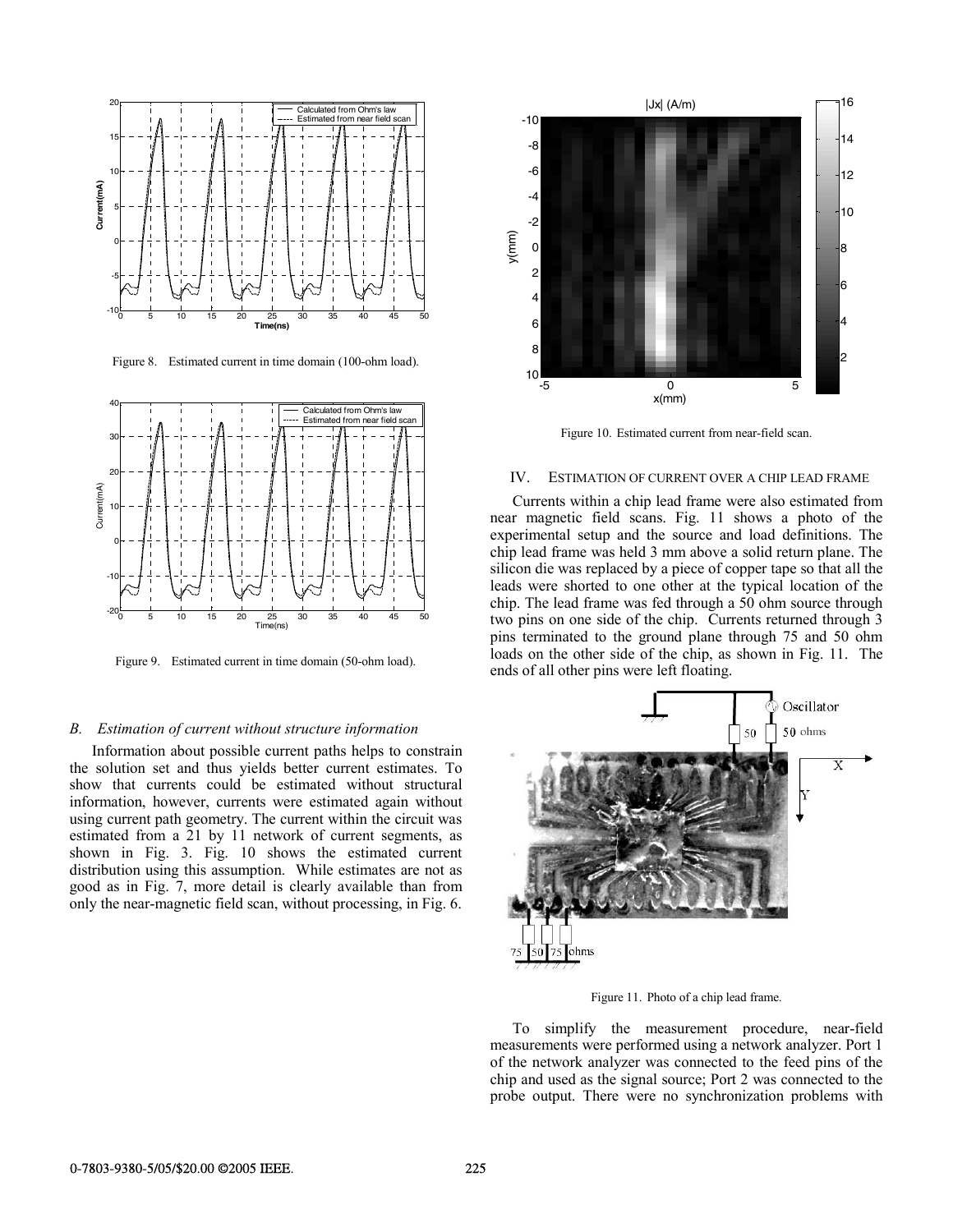this measurement because the network analyzer automatically synchronizes port 1 and port 2.

The near-field scan was made over a 2 cm (y direction) by 4 cm (x direction) area (101 by 141 points). Fig. 12 shows the compensated magnetic field measurements at 100 MHz.



Figure 12. Compensated magnetic field.

The lead frame trace geometry was used to define possible current paths. There were a total of 28 traces in the lead frame; the magnitude of the current flowing in each trace was unknown, though the path was well defined. For the copper patch in the center of the lead frame, however, the current paths were not well defined. The 10 mm by 10 mm patch was divided into 25 small patches. The area of each patch was 2 mm by 2 mm. Two unknowns were associated with each patch, one for  $J_{\nu}$  (the current in the x-direction), and one for  $J_{\nu}$  (the current in the y-direction), similar to the current segment distribution shown in Fig. 3. There were 78 unknowns total.

Fig. 13 shows the current distribution in the package leads as calculated from Ohm's law. Typically, the inductance associated with these traces is around 10 nH, which can be ignored at 100 MHz compared with the impedance of the 50 ohm or 75-ohm resistors. Fig. 14 shows the current distribution at 100 MHz estimated from the near-field scan measurement. The recovered current shown in Fig. 14 does not perfectly match the currents calculated in Fig. 13 but is close. The primary difference are some weak signals estimated in traces that have an open load. There are several possible explanations for this phenomenon:

- The possible trace currents and their image are both considered in this model, however, the multiple reflections between the lead frame and the ground plane are not considered. The failure to include these reflections in the calculation of the transfer matrix may cause errors in the estimated currents.
- The model does not account for capacitive coupling.
- The calibration and scalar compensation of the probe may not be sufficient for the purpose of estimating currents.
- The location and rotation of the probe with respect to the chip lead frame were determined manually and may be in error. These errors in geometry may lead to errors in estimated currents, as shown in the following section.
- Random noise in measurements may cause additional errors in estimated currents.

## V. UNCERTAINTY IN CURRENT ESTIMATES

As mentioned in the previous list, the accuracy of estimated currents is dependent on the accuracy of assumptions and measurements. Errors in the position of the probe relative to the device under test, errors in the rotational orientation of the probe, and random noise in the measured fields will create uncertainty in the estimates of current. To show the effect of these errors, currents were estimated when there were errors in probe position and orientation and when noise was added to measured fields. The error in estimated currents was then quantified as:

$$
Error = \frac{\sum |estimated\_current - true\_current|}{\sum |true\_current|}.
$$
 (5)



Figure 13. Current estimated using Ohm's law.